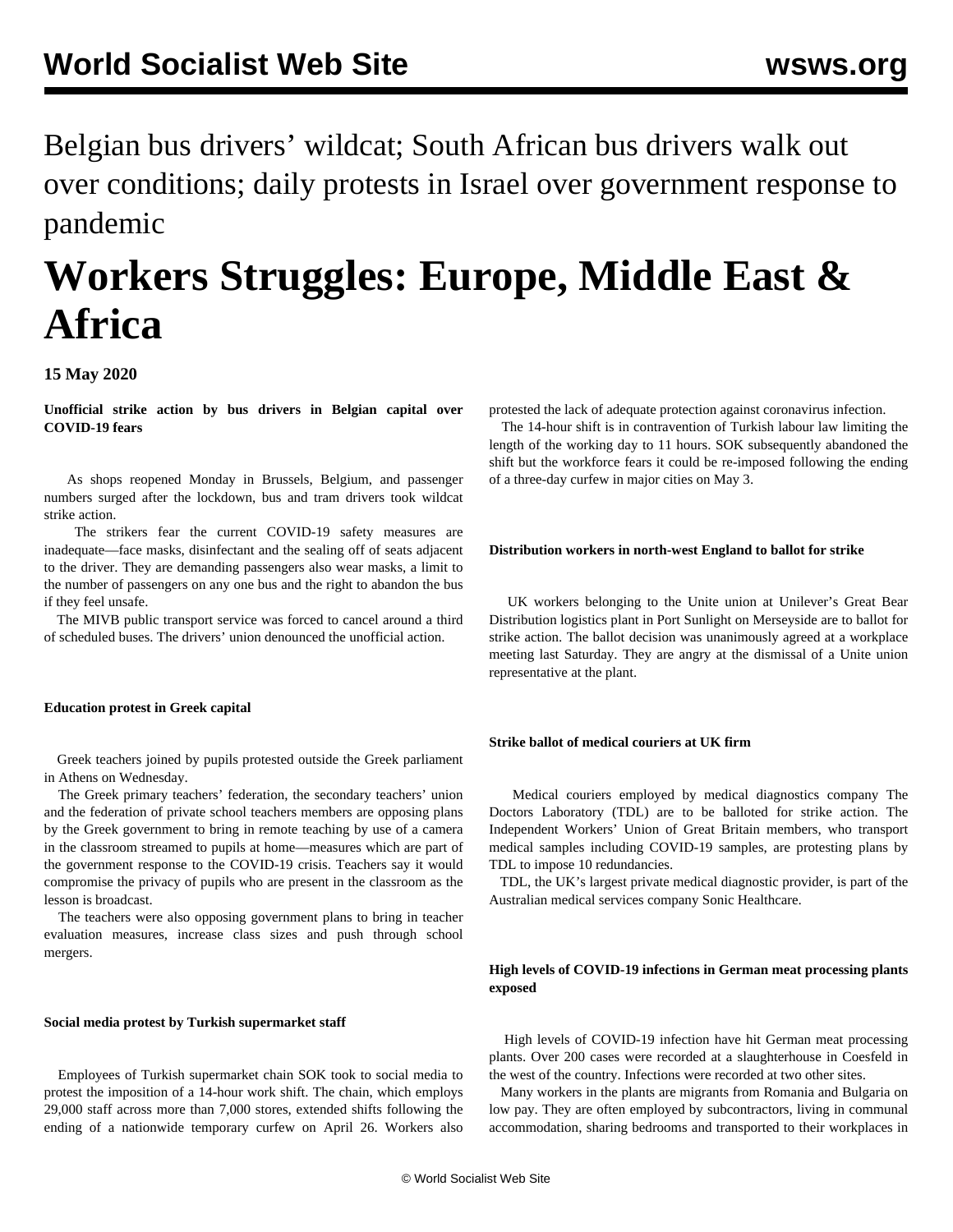communal transport. Such working conditions make social distancing impossible and increase the dangers of COVID-19 infection.

#### **Multiple protests in Israel over COVID-19 crisis**

 Since March 30 protests by workers across all sectors have taken place almost daily in Israel over the government's inadequate response to COVID-19.

 In the last week there was a protest by stage sound and lighting technicians on May 7 with their equipment trucks at Hayarkon Park in Tel Aviv. On the same day hundreds of students demonstrated in Habima Square in Tel Aviv. They were protesting the stoppage of their grants while they are still being charged for tuition and housing.

 On May 9 around 2,000 medical interns demonstrated against their working conditions. They called for the length of their work shifts to be cut from the current 26 hours to 16 hours.

 May 10 saw a demonstration of around 500 El Al workers in front of the Finance Ministry in Jerusalem. El Al is seeking a \$400 million loan to secure the future of the airline as it responds to the COVID-19 crisis that has hit airline travel all over the world.

 This week the chief executive of El Al dismissed the terms of the loan agreement with the government. He claimed it would lead to the collapse of the airline. The airline has said it would have to cut a third of the airline's 6,000 jobs to meet the loan's terms. Any settlement agreed would have to be signed off by unions at El Al.

#### **Moroccan utility workers strike**

 Hundreds of workers employed by Amanor, a Moroccan subsidiary of the French Veolia company, have been on indefinite strike since January 20. Amanor provides water, waste management and energy services.

 Warning strikes took place at the end of last year against the breaking of a collective bargaining agreement related to payments for rotating shifts. The company dismissed 500 UMT union members, including 10 UMT representatives. Protests took place at Amanor sites across the country, including an ongoing protest outside head offices in Tangier-Tetouan and Rabat.

 The Moroccan government has a scheme to pay workers under COVID-19 epidemic provisions. However, because the company refuses to register the 500 dismissed workers with the national security office, they are being refused payments.

## **South African bus workers strike to demand coronavirus safety training and protection**

 South Africa's Golden Arrow bus drivers walked out May 7 over lack of protection from contracting COVID-19. Around one hundred drivers picketed the bus depot in Montana in Cape Town demanding safe conditions at work.

 On May 1, an extended lockdown ended in South Africa and 1.5 million workers returned to work.

 The bus company employs around 2,900 workers throughout the country and 12 engineers were infected with coronavirus at the central engineering depot. One engineer died and at least five others became infected over the last fortnight at various depots.

 The 159-year-old company is contracted to carry essential workers to work. Golden Arrow employees complain that they have had no instruction on safety during the pandemic and want a representative from the health department to train them. They also say they hear about infections at other depots, but the depots are not closed or cleaned and the workforce is not tested, leaving them and their families in fear. The pickets moved to another depot to speak to fellow bus workers but were dispersed by the police.

 There are 11,350 confirmed coronavirus cases in South Africa with 206 fatalities.

## **Nurses' demands force infected South African clinic closure**

 Nurses forced the closure and cleaning of Zwide Clinic in Port Elizabeth, South Africa after one nurse died from COVID-19 and 11 tested positive.

 Staff previously forced management to bring in a cleaning company on May 2-3. They later learned that only the pharmacy, where the deceased nurse worked, had been cleaned. The health authority said it was unclear when the clinic will reopen, but probably after 42 staff test results are returned.

 The staff also lack adequate personal protective equipment (PPE). Nurses are expected to make one face mask last all day.

 Two nurses died from the COVID-19 infection at the Tygerberg Hospital in Cape Town. The Democratic Nursing Organisation of South Africa said infected nurses are expected to go into isolation at their own expense by using up holiday days. While nurses are risking their lives, pay progression and payment for overalls agreed with the government have not materialised. Management also demand sick staff prove they became infected at work.

# **Workers walk out at South African private hospitals demanding PPE**

 South African health staff walked out at two private hospitals in Durban over lack of PPE.

 At St. Augustine's on the outskirts of Durban 45 staff became infected, with overall infections above 66, and at Kingsway hospital in Amanzimtoti an unspecified number are sick. The National Education, Health and Allied Workers Union members say they cannot be expected to work without protection.

# **South African biscuit workers demonstrate to demand insurance pay during lockdown**

 South African workers demonstrated outside Unibisco Biscuits in Devland Johannesburg, Gauteng province this week as the 300 staff have not been paid.

 The government claims it transferred the unemployed insurance fund (UIF) money to the company on April 24 to cover wages during lockdown, which began the end of March.

The government says it has disbursed R10.7 billion in UIF overall, but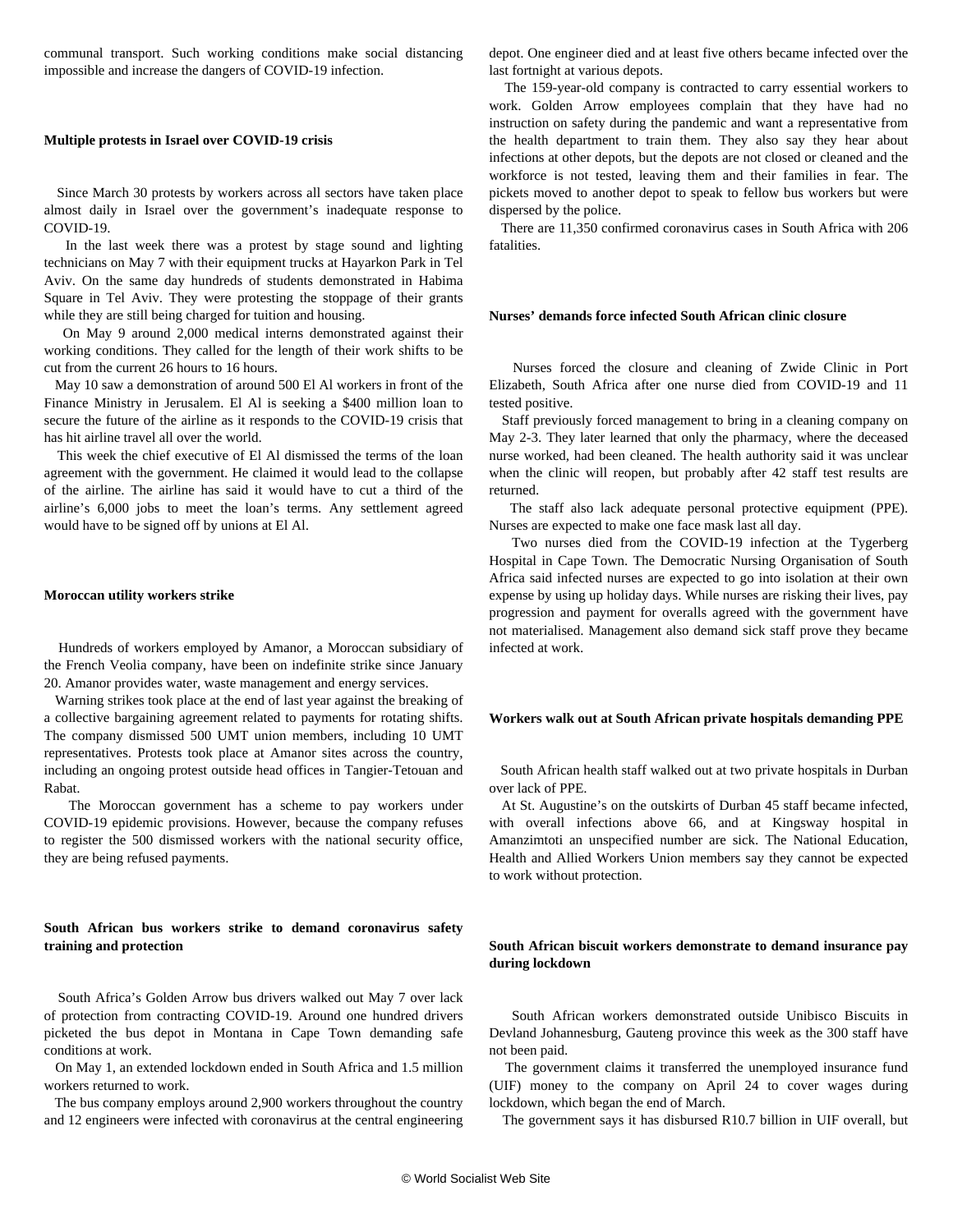many sectors complain they cannot access it.

 Employees at prestigious restaurant Ravioli Contemporary Italian in Johannesburg have not been paid for March although they worked throughout the month. When questioned by a worker, the manager suggested she apply to the government for food parcels. The owner of the company said he did not have money as the restaurant had been struggling before the pandemic. He said he attempted to apply for UIF on his workers' behalf without success.

# **South African bread production workforce demand coronavirus testing**

 South African bread workers at the Blue Ribbon plant in Salt River, Cape Town South are demanding the factory is closed and decontaminated and the workforce tested for coronavirus. Around 27 workers are confirmed having COVID-19.

 The Food and Allied Workers Union members demanded testing for all 1,200 workers when one worker with symptoms was found positive. Management offered a departmental check only, claiming they use a decontaminant every week with a two-week life. The company claims it checks the workforce before they enter the factory.

 The union are appealing to the company rather than mobilising their members in industrial action.

# **South African union refuses to act on coronavirus safety concerns of retail workers**

 Retail workers are inundating the South African Catering Commercial Union with complaints about lack of safety measures at work. On Sunday the union said it was unable to respond due to current regulations, while admitting the retail sector is a breeding ground for the coronavirus.

 A spokesman said, "The fact that we are unable to go to the source makes it difficult for us to verify the allegations."

 Union umbrella organisation the Confederation of South African Trades Unions (COSATU) has supported the African National Congress government's moves to reopen the economy, even though the pandemic is just beginning. COSATU speaks for employers not workers, saying the economy cannot run on relief grants, the UIF and food parcels.

 The National Council of Trade Unions also wants a premature end to lockdown and bemoans the loss of union dues. As the mining industry assumes full production the infection rate is rising.

## **Zimbabwean nurses reject government offer of safety allowance as lockdown ends**

 Zimbabwean nurses rejected a government offer of a safety allowance and tax waiver as lockdown ended May 8, sending workers back to work with scant protection from COVID-19. Face masks and testing provided by the private sector are unaffordable for most workers.

 The Zimbabwe Congress of Trade Unions, while advising its members not to return to work without protection, is not organising any action.

 The government also scrapped an agreement that nurses work two 12-hour days rather than attending work daily, as travel to work is unaffordable due to 700 percent inflation eroding pay.

 Social distancing, staying two metres apart, is impossible on government-provided transport, so workers either stay at home without pay or walk, in some cases many kilometres, to work.

 There are 37 confirmed cases of COVID-19 in Zimbabwe and four deaths. With the economy in freefall, the health service would be overwhelmed as soon as infection numbers rise.

## **Zimbabwe teachers refuse to return to work without free masks and sanitisers**

 Many of Zimbabwe's teachers are refusing a return to work without free masks and hand sanitiser.

 The Zimbabwe Teachers Association (ZIMTA) dropped a recent call for the reduction of class sizes, particularly under the coronavirus threat, despite schools being a conduit for the spreading of infection across the country.

### **Mauritanian gold miners strike over lack of coronavirus protection**

 Gold miners in Mauritania walked out May 5 on indefinite strike over the lack of safe working conditions under the threat from coronavirus.

 Miners at the Tasiast gold mine owned by Kinross Canadian Gold Corporation conglomerate are demanding the company abide by labour laws and regulations brought in to combat the pandemic, particularly a 14-day quarantine on new arrivals to worksites. The union had made several attempts to get management to comply but their appeals were rejected.

 There are nine confirmed coronavirus cases in Mauritania and one fatality.

#### **Malawi's public sector employees' sit-in strike ends**

 Malawi's public sector workers including firefighters on sit-in strike were ordered back to work by the courts on May 8. The workers took action to demand payment of pension arrears, COVID-19 risk allowance and the removal of the Chief Executive Officer at Zomba city council.

 The unions called on workers to return to work Monday. The council said they are dealing with workers' complaints and the injunction will be reviewed after a meeting with all parties on Wednesday.

 There are 63 confirmed cases of coronavirus in Malawi and three have died.

## **Kenya university workers reject wage cuts due to lockdown**

 Staff employed at Kenya's Egerton University have refused to accept a pay cut. They have not been paid for April.

 The university management says it has not received the promised 70 percent subsidy for wages from central government, so they are asking staff to take a pay cut of 30 percent. The university has lost student